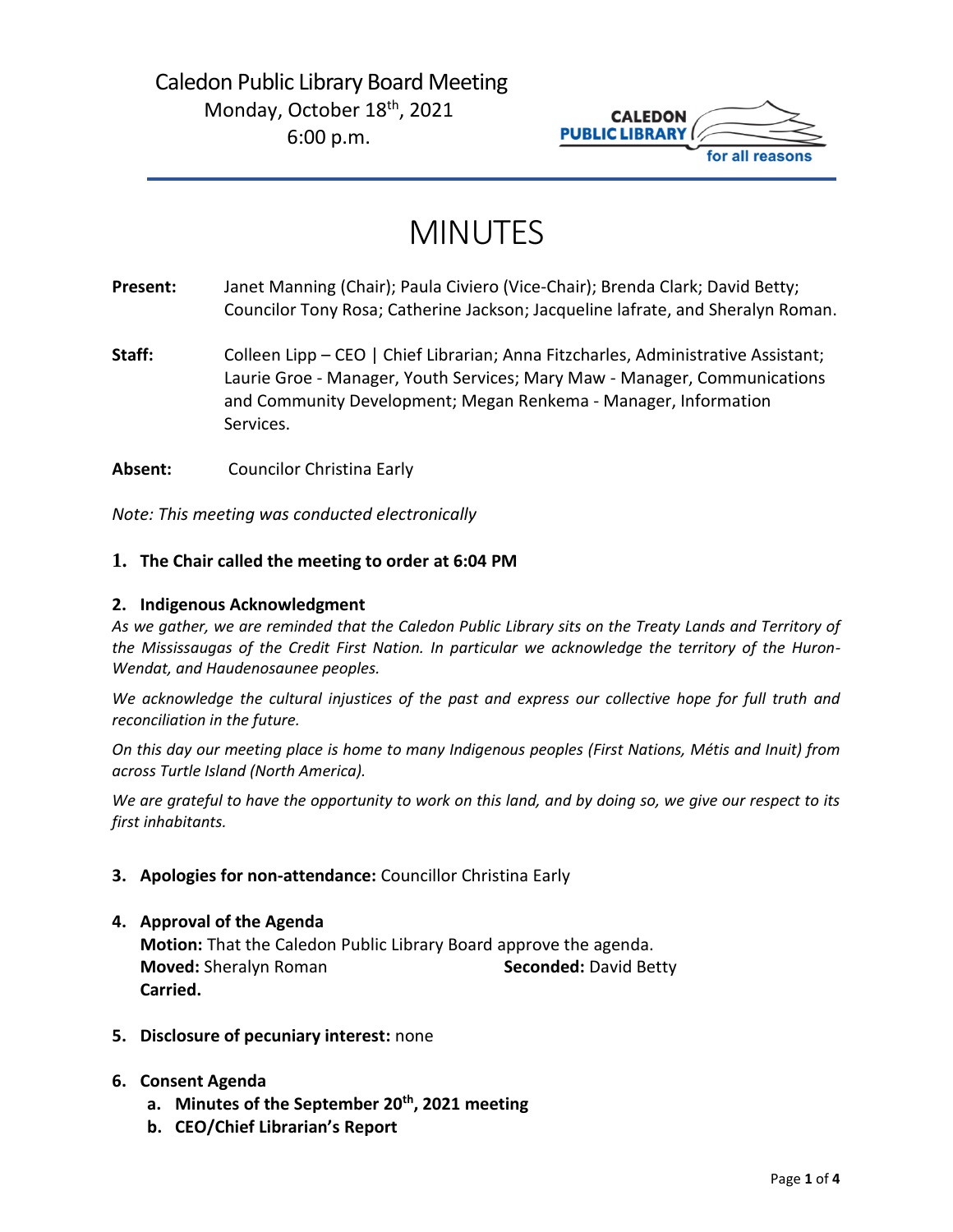### **c. Strategic Actions Update**

**Motion:** That the Caledon Public Library Board receive all reports within the consent agenda.

**Moved: Paula Civiero <b>Seconded**: Brenda Clark **Carried.** 

#### **7. Business arising from the minutes:**

#### **a. Board Meeting Evaluations**

Proposed revisions to the Board's Annual Assessment Document were shared. Discussions of Board Meeting Evaluations, scheduled for October, March and June of each year, were deferred to November.

#### **8. Staff Reports**

#### **a. Treasurer's Report and Financial Statements**

**Motion:** That the Caledon Public Library Board receive the Treasurer's Report and related financials.

**Carried.**

**Moved:** Sheralyn Roman **Seconded:** Councilor Tony Rosa

#### **b. Quarterly Performance Measures and Statistics – Q3 2021**

**Motion:** That the Caledon Public Library Board receive the Quarterly Performance Measures and Statistics – Q3 2021

**Moved:** Catherine Jackson **Seconded:** David Betty **Carried.** 

#### **c. Library Special Collections Report**

**Motion:** That the Caledon Public Library Board receive Library Special Collections (Library of Things) Report **Moved:** Sheralyn Roman **Seconded:** Paula Civiero **Carried.**

#### **d. Partnership Policy Report**

**Motion:** That the Caledon Public Library Board approve and adopt the revised Partnership Policy with the changes as discussed.

**Moved:** Sheralyn Roman **Seconded:** Paula Civiero **Carried.** 

#### **e. Mandatory Employee and Board Vaccination Report**

**Motion:** That the Caledon Public Library Board approve and adopt the recommended amendments to the Caledon Public Library Personnel Policy (CPL-16-09), the Caledon Public Library Volunteer Policy (CPL-16-13), and the Caledon Public Library Board By-laws (CPL-16-06); and,

That the Caledon Public Library Board adopt the use of a CPL Board COVID-19 Vaccination Attestation Form for the purposes of confirming each member's vaccination status by November 1, 2021. **Moved:** Jacqueline lafrate **Seconded:** David Betty

**Carried.**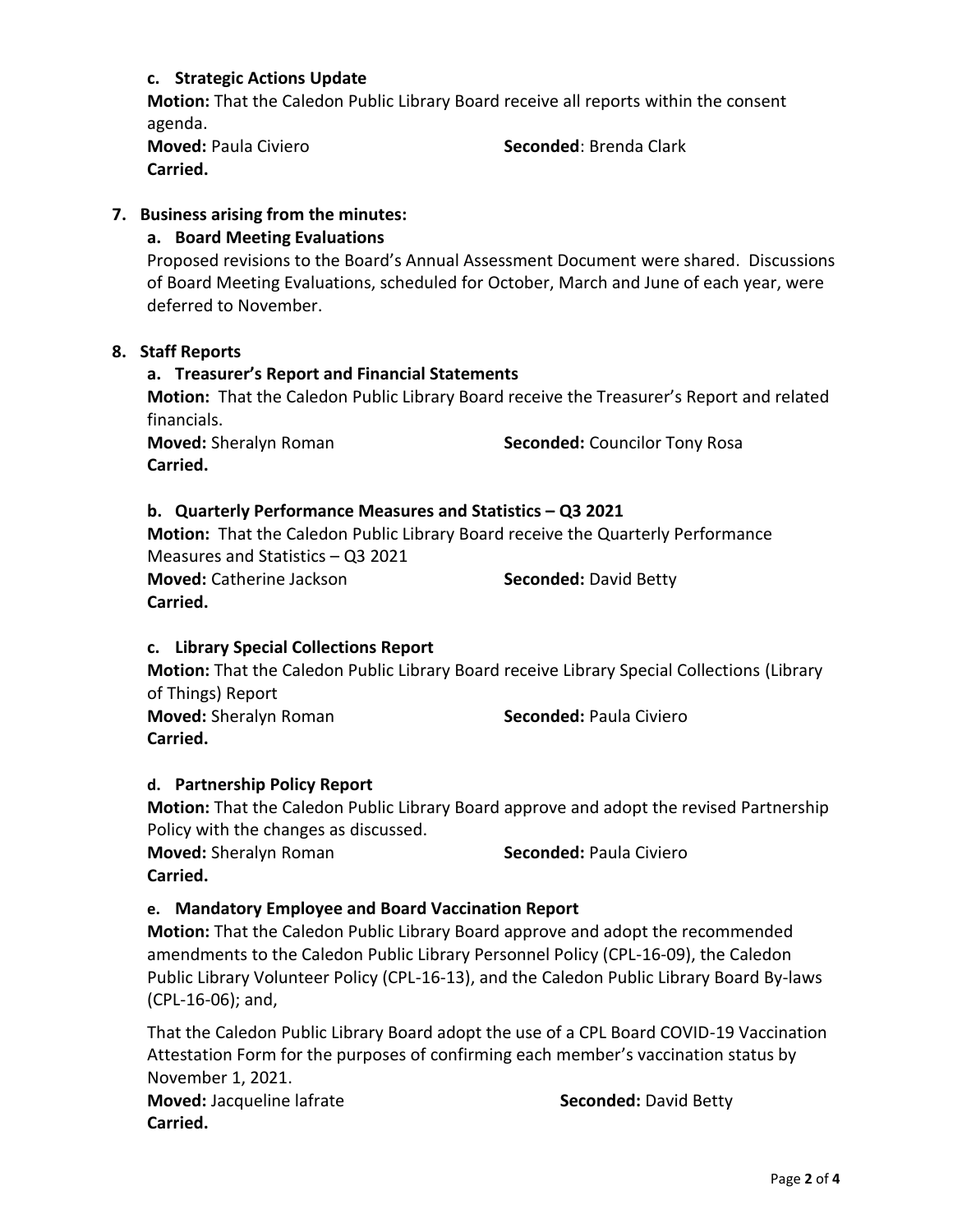### **f. Strategic Action and Assessment Plan Report**

**Motion:** That the Caledon Public Library Board approve and adopt the Strategic Action Plan and Strategic Assessment and Evaluation Plan. **Moved:** Brenda Clark **Seconded:** Catherine Jackson

**Carried.** 

#### **9. CLOSED SESSION**

**a. Confidential Report re: Personal matters about an identifiable individual – Employment Contract** 

**Motion:** That the Caledon Public Library Board move into closed session for the purpose of discussing a Confidential Report re: Personal matters about an identifiable individual – Employment Contract.

**Moved:** Catherine Jackson **Seconded:** Paula Civiero **Carried at 7:36 PM**

*All those in attendance other than the Board and the CEO/Chief Librarian were moved to the virtual waiting room so that the Board may enter into closed session.*

**Motion:** That the Caledon Public Library Board resume open session. **Moved:** Catherine Jackson **Seconded:** Brenda Clark **Carried at 7:55 PM**

*Open session resumed and those in the waiting room were invited to return to the meeting.*

**Motion:** That the Caledon Public Library Board receive the confidential report re: Personal matters about an identifiable individual – Employment Contract **Moved:** Catherine Jackson **Seconded:** Paula Civiero **Carried.** 

#### **10. Board Development**

### **a. Core Library Values Discussion – Community and Partnership**

The CEO and Chief Librarian shared "Libraries Transforming Communities: Columbus Public Library Story" Video, prompting a discussion of the Library's role in building community and initiating community conversations.

#### **11. New Business:** None

#### **12. Board Work Plan**

#### **a. 2021-22 Board Work Plan Review**

**Motion:** That the Caledon Public Library Board receive and approve the revised 2021-22 Work Plan. **Moved:** Brenda Clark **Seconded:** David Betty

**Carried.** 

*Tony Rosa left the meeting at 8:08pm*

- **13. Public Question Period:** No members of the public were present.
- **14. Upcoming Events and Development Opportunities**